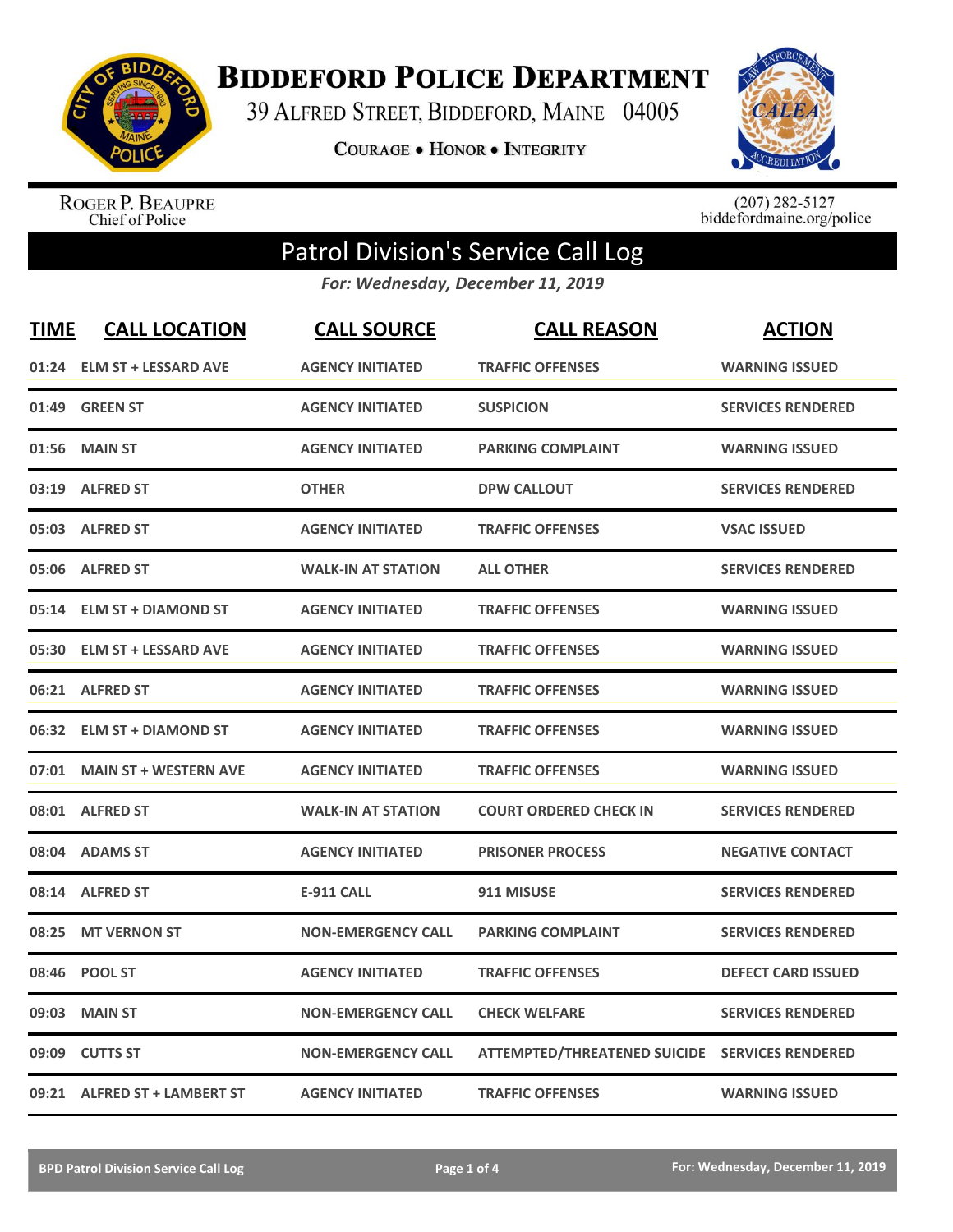| <b>TIME</b> | <b>CALL LOCATION</b>         | <b>CALL SOURCE</b>        | <b>CALL REASON</b>                 | <b>ACTION</b>            |
|-------------|------------------------------|---------------------------|------------------------------------|--------------------------|
|             | 10:05 POOL ST + TRIX LN      | <b>AGENCY INITIATED</b>   | <b>TRAFFIC OFFENSES</b>            | <b>WARNING ISSUED</b>    |
|             | 10:34 POOL ST + CLIFFORD ST  | <b>AGENCY INITIATED</b>   | <b>TRAFFIC OFFENSES</b>            | <b>WARNING ISSUED</b>    |
|             | 10:41 POOL ST + GEORGE ST    | <b>AGENCY INITIATED</b>   | <b>TRAFFIC OFFENSES</b>            | <b>WARNING ISSUED</b>    |
|             | 10:53 GRANITE ST + HILL ST   | <b>E-911 CALL</b>         | <b>ANIMAL COMPLAINT</b>            | <b>GONE ON ARRIVAL</b>   |
|             | 11:07 ALFRED ST              | <b>WALK-IN AT STATION</b> | <b>VIN VERIFICATION</b>            | <b>SERVICES RENDERED</b> |
|             | 11:25 MAPLEWOOD AVE          | <b>E-911 CALL</b>         | 911 MISUSE                         | <b>SERVICES RENDERED</b> |
|             | 11:34 BRADBURY ST + CUTTS ST | <b>NON-EMERGENCY CALL</b> | <b>SUSPICION</b>                   | <b>SERVICES RENDERED</b> |
|             | 11:34 HILL ST                | <b>NON-EMERGENCY CALL</b> | <b>PASS STOPPED SCHOOL BUS</b>     | <b>SERVICES RENDERED</b> |
|             | 11:51 ELM ST                 | E-911 CALL                | <b>DOMESTIC COMPLAINTS</b>         | <b>REPORT TAKEN</b>      |
|             | 12:01 WENTWORTH ST           | <b>NON-EMERGENCY CALL</b> | <b>DOMESTIC COMPLAINTS</b>         | <b>REPORT TAKEN</b>      |
|             | 12:33 WENTWORTH ST           | <b>NON-EMERGENCY CALL</b> | <b>DISTURBANCE / NOISE</b>         | <b>SERVICES RENDERED</b> |
|             | 12:35 ALFRED ST              | <b>WALK-IN AT STATION</b> | <b>DRIVING COMPLAINT</b>           | <b>SERVICES RENDERED</b> |
|             | 12:41 STATE ST               | <b>NON-EMERGENCY CALL</b> | <b>BURGLARY OF A MOTOR VEHICLE</b> | <b>REPORT TAKEN</b>      |
|             | 12:50 ALFRED ST              | <b>NON-EMERGENCY CALL</b> | <b>COURT ORDERED CHECK IN</b>      | <b>CALL TRANSFERRED</b>  |
|             | 13:06 HILLS BEACH RD         | E-911 CALL                | 911 MISUSE                         | <b>UNABLE TO LOCATE</b>  |
|             | 13:08 BRADBURY ST            | <b>NON-EMERGENCY CALL</b> | <b>CIVIL COMPLAINT</b>             | <b>SERVICES RENDERED</b> |
|             | 13:27 ALFRED ST              | <b>AGENCY INITIATED</b>   | <b>LIQUOR COMPLIANCE CHECKS</b>    | <b>REPORT TAKEN</b>      |
|             | 13:42 ELM ST                 | <b>NON-EMERGENCY CALL</b> | <b>SHOPLIFTING</b>                 | <b>REPORT TAKEN</b>      |
|             | 13:47 MARINER WAY            | <b>NON-EMERGENCY CALL</b> | <b>RECOVERED STOLEN PROPERTY</b>   | <b>SERVICES RENDERED</b> |
|             | 14:03 ELM ST + SPRUCE ST     | <b>NON-EMERGENCY CALL</b> | <b>DISABLED VEHICLE</b>            | <b>VEHICLE TOWED</b>     |
|             | <b>14:44 MAIN ST</b>         | <b>NON-EMERGENCY CALL</b> | <b>CIVIL COMPLAINT</b>             | <b>CIVIL COMPLAINT</b>   |
|             | 15:13 GOVE ST                | <b>AGENCY INITIATED</b>   | <b>WARRANT ARREST</b>              | <b>NEGATIVE CONTACT</b>  |
|             | <b>15:26 WENTWORTH ST</b>    | <b>AGENCY INITIATED</b>   | <b>WARRANT ARREST</b>              | <b>NEGATIVE CONTACT</b>  |
|             | 15:32 KING ST                | <b>NON-EMERGENCY CALL</b> | <b>DOMESTIC COMPLAINTS</b>         | <b>UNFOUNDED</b>         |
|             | 15:50 HILLS BEACH RD         | <b>AGENCY INITIATED</b>   | <b>TRAFFIC OFFENSES</b>            | <b>WARNING ISSUED</b>    |
|             | 15:58 ALFRED ST              | <b>WALK-IN AT STATION</b> | <b>CIVIL COMPLAINT</b>             | <b>CIVIL COMPLAINT</b>   |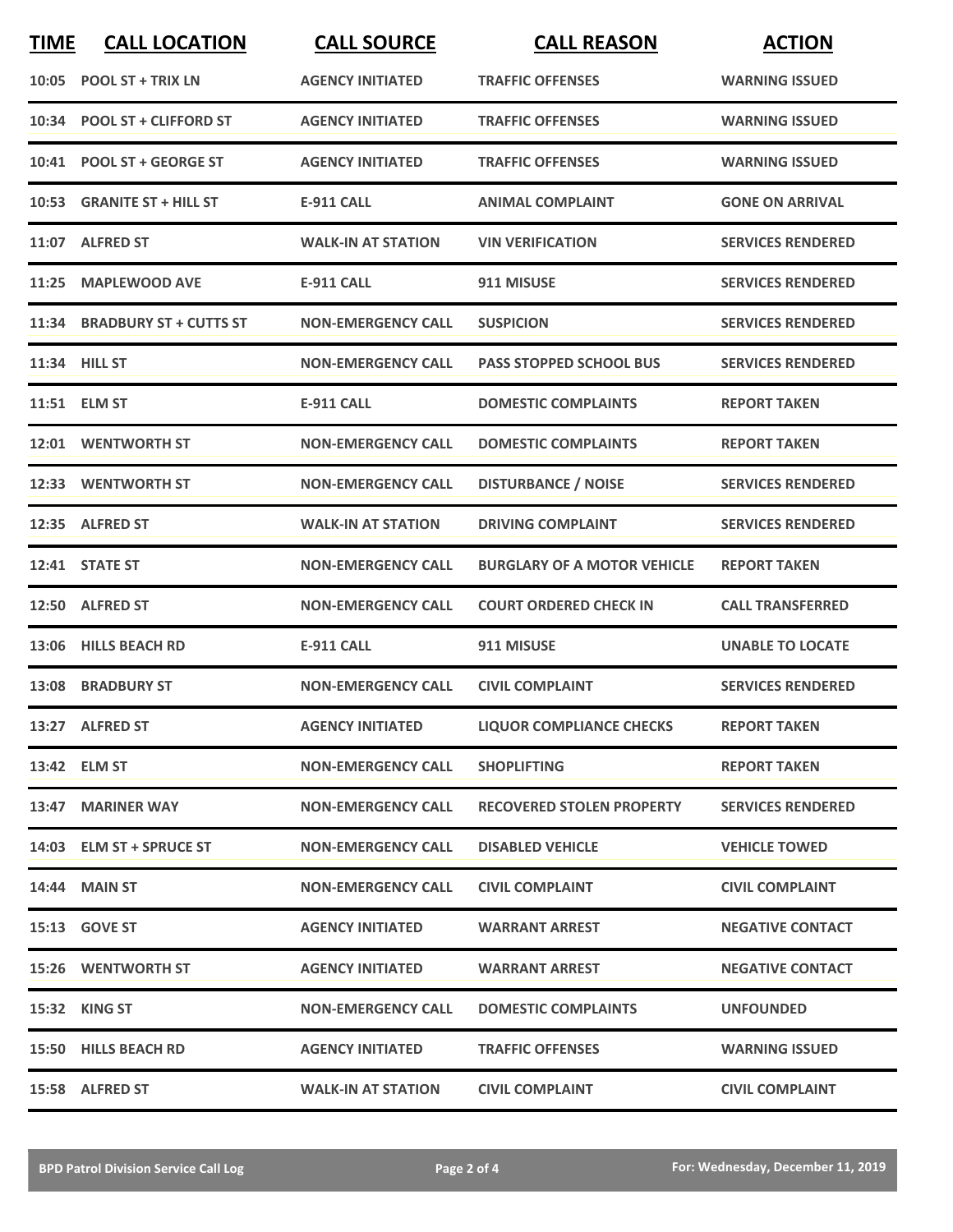| <b>TIME</b> | <b>CALL LOCATION</b>                                            | <b>CALL SOURCE</b>                                        | <b>CALL REASON</b>                                                                                   | <b>ACTION</b>                |
|-------------|-----------------------------------------------------------------|-----------------------------------------------------------|------------------------------------------------------------------------------------------------------|------------------------------|
|             | 16:29 ALFRED ST + GRAHAM ST                                     | <b>AGENCY INITIATED</b>                                   | <b>TRAFFIC OFFENSES</b>                                                                              | <b>WARNING ISSUED</b>        |
|             | 16:46 WEST ST                                                   | <b>AGENCY INITIATED</b>                                   | <b>WARRANT ARREST</b>                                                                                | <b>NEGATIVE CONTACT</b>      |
|             | 16:52 HILLS BEACH RD                                            | <b>WALK-IN AT STATION</b>                                 | <b>CIVIL COMPLAINT</b>                                                                               | <b>SERVICES RENDERED</b>     |
|             | 16:59 UNION ST + ALFRED ST                                      | <b>AGENCY INITIATED</b>                                   | <b>TRAFFIC OFFENSES</b>                                                                              | <b>WARNING ISSUED</b>        |
|             | 17:01 POOL ST + SIMARD AVE                                      | <b>NON-EMERGENCY CALL</b>                                 | <b>DISABLED VEHICLE</b>                                                                              | <b>SERVICES RENDERED</b>     |
|             | 17:02 ELM ST                                                    | <b>AGENCY INITIATED</b>                                   | <b>ASSIST PD AGENCY</b>                                                                              | <b>SERVICES RENDERED</b>     |
|             | 17:12 HAZEL ST                                                  | <b>AGENCY INITIATED</b>                                   | <b>WARRANT ARREST</b>                                                                                | <b>NEGATIVE CONTACT</b>      |
|             | 17:34 WEST CUTTS ST                                             | <b>AGENCY INITIATED</b>                                   | <b>WARRANT ARREST</b>                                                                                | <b>NEGATIVE CONTACT</b>      |
|             | 17:42 ALFRED ST + MT VERNON ST<br><b>CHARGE: WARRANT ARREST</b> | <b>AGENCY INITIATED</b>                                   | <b>WARRANT ARREST/OAS</b><br>OFFENDER: DANIELLE NICOLE HENNESSEY  AGE: 31  RESIDENT OF: PORTLAND, ME | <b>ARREST(S) MADE</b>        |
|             |                                                                 | CHARGE: OPERATE WHILE LICENSE SUSPENDED OR REVOKED, PRIOR | OFFENDER: DAVID ALLAN PARSONS  AGE: 56  RESIDENT OF: BIDDEFORD, ME                                   |                              |
|             | 17:43 LINCOLN ST                                                | <b>AGENCY INITIATED</b>                                   | <b>TRAFFIC OFFENSES</b>                                                                              | <b>WARNING ISSUED</b>        |
|             | 17:50 BOULDER WAY                                               | <b>NON-EMERGENCY CALL</b>                                 | <b>DRUG</b>                                                                                          | <b>REPORT TAKEN</b>          |
|             | 17:57 CLEAVES ST                                                | <b>AGENCY INITIATED</b>                                   | <b>WARRANT ARREST</b>                                                                                | <b>NEGATIVE CONTACT</b>      |
|             | 17:58 GRANITE ST                                                | <b>NON-EMERGENCY CALL</b>                                 | ATTEMPTED/THREATENED SUICIDE SERVICES RENDERED                                                       |                              |
|             | 18:00 ALFRED ST                                                 | <b>WALK-IN AT STATION</b>                                 | <b>COURT ORDERED CHECK IN</b>                                                                        | <b>SERVICES RENDERED</b>     |
|             | 18:07 FOSS ST                                                   | <b>RADIO</b>                                              | <b>SUSPICION</b>                                                                                     | <b>SERVICES RENDERED</b>     |
|             | <b>18:47 MAIN ST</b>                                            | <b>NON-EMERGENCY CALL</b>                                 | <b>ANIMAL COMPLAINT</b>                                                                              | <b>GONE ON ARRIVAL</b>       |
|             | 19:20 GEORGE ST                                                 | <b>AGENCY INITIATED</b>                                   | <b>WARRANT ARREST</b>                                                                                | <b>NEGATIVE CONTACT</b>      |
|             | 19:21 ELM ST                                                    | <b>E-911 CALL</b>                                         | <b>MENTAL ILLNESS CASES</b>                                                                          | <b>TRANSPORT TO HOSPITAL</b> |
|             | 19:48 ALFRED ST<br><b>CHARGE: WARRANT ARREST</b>                | <b>WALK-IN AT STATION</b>                                 | <b>WARRANT ARREST</b><br>OFFENDER: AARON DOUCETTE  AGE: 34  RESIDENT OF: BIDDEFORD, ME               | <b>ARREST(S) MADE</b>        |
|             | 19:56 MAIN ST + MAPLEWOOD AVE                                   | <b>AGENCY INITIATED</b>                                   | <b>TRAFFIC OFFENSES</b>                                                                              | <b>WARNING ISSUED</b>        |
|             | 19:58 ALFRED ST                                                 | <b>NON-EMERGENCY CALL</b>                                 | <b>SUSPICION</b>                                                                                     | <b>SERVICES RENDERED</b>     |
|             | 20:10 WESTERN AVE + MAIN ST                                     | <b>AGENCY INITIATED</b>                                   | <b>TRAFFIC OFFENSES</b>                                                                              | <b>WARNING ISSUED</b>        |
|             | 20:23 MEDICAL CENTER DR                                         | <b>NON-EMERGENCY CALL</b>                                 | <b>PAPERWORK</b>                                                                                     | <b>PAPERWORK SERVED</b>      |
|             |                                                                 |                                                           |                                                                                                      |                              |

**BPD Patrol Division Service Call Log Page 3 of 4 For: Wednesday, December 11, 2019**